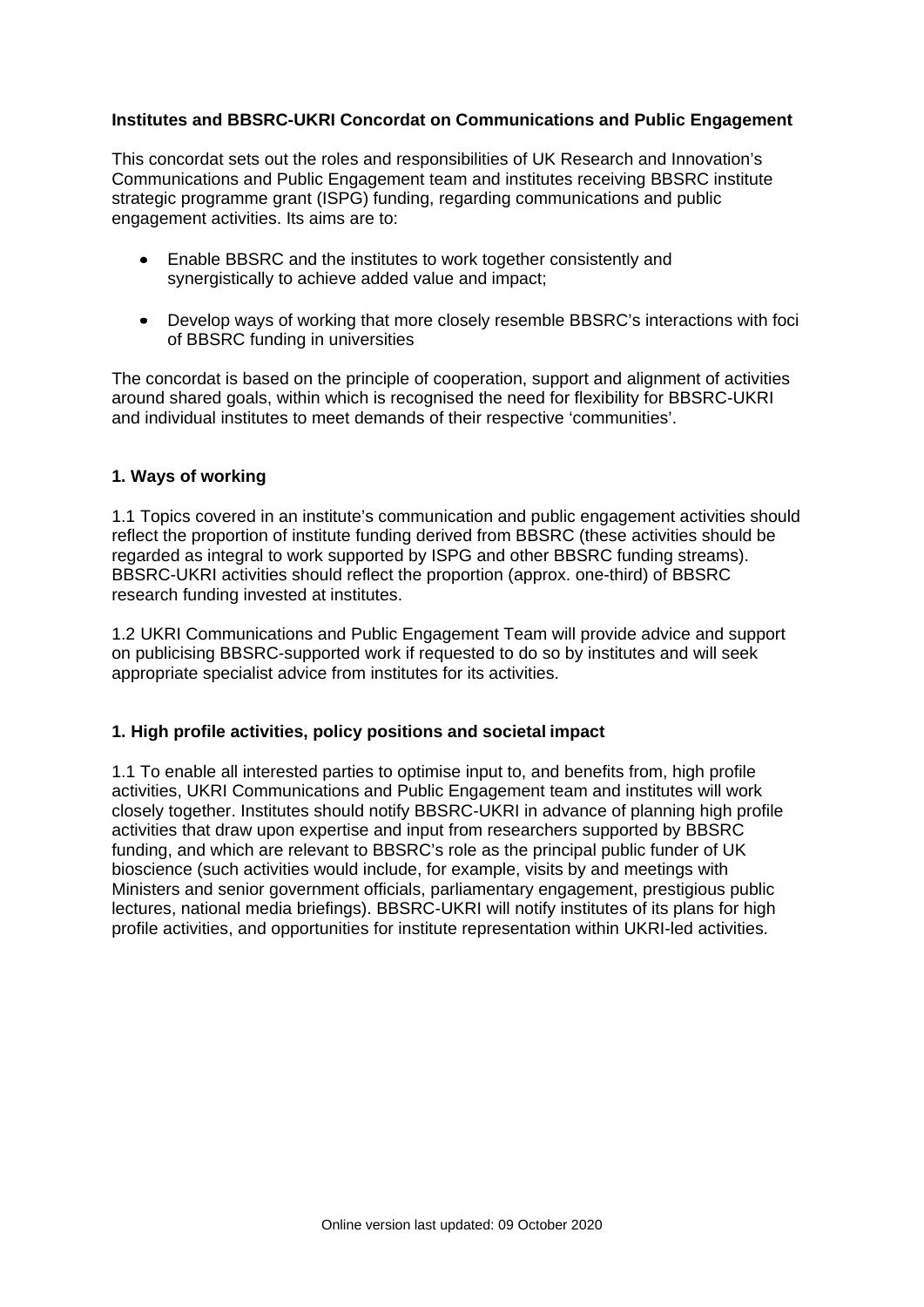2.2. Scientists are encouraged to communicate their research widely and to contribute to public dialogue and debate, where it is expected that they will express scientifically valid views on any topic in which they are qualified to do so. They may express personal opinions, but in doing so must make it clear that they are commenting in a strictly personal capacity. When commenting on behalf of BBSRC/or a BBSRC research programme, or in any way representing their institute, they should take into account the need to respect:

- Any social and wider context of the research
- BBSRC's (or any other funder's) position or policies\*
- Their institute's position or policies\*

\* They should become acquainted with such policies to the extent that they are in the public domain.

2.3. To help BBSRC and institutes discharge their responsibilities to address ethical and other societal issues arising from research, institutes should alert UKRI Communications team as soon as they become aware of any potential issues. These might include, for example, use of BBSRC-funded expertise/facilities at an institute for contract research by commercial or other external funders. Working with the institutes, BBSRC Directors can then decide whether BBSRC-UKRI involvement is appropriate. (See also 1.4 and 4.2). BBSRC-UKRI and institutes should regularly consider and identify mitigation strategies in areas of potential concern, for example, possible misrepresentation by third parties.

2.4. Institutes should notify UKRI Communications Business Partner and External Communications (press@ukri.org) immediately of any significant reputational issues or incidents. This will allow for UKRI to provide additional support as required.

# **2. Media relations and "branding"**

2.1 UKRI External Communications team/Communications Business Partner and institutes will continue to work together on joint media releases – for example in BBSRC announcements that include one or more institutes, or institute announcements of success in BBSRC schemes to support knowledge exchange.

2.2 BBSRC-UKRI will alert institutes in advance of BBSRC media releases being circulated to the media. Where the content is particularly relevant to institutes, every endeavour will be made to give at least 2 days' notice.

2.3 Institutes should make all reasonable endeavours to provide draft media releases that refer to work funded/activities supported by BBSRC\* to BBSRC-UKRI at least 2 days in advance of circulation to the media (either for immediate release or under embargo). In exceptional circumstances, where it is impossible to meet this requirement, institutes should notify BBSRC-UKRI immediately of the topic of the forthcoming release and provide details as soon as possible thereafter.

\* Acknowledgement is required for all types of BBSRC support, not solely ISPGs. For example, acknowledgement should be given for knowledge exchange and commercialisation activities, and for international partnerships, resulting from BBSRC-funded schemes)

2.4 Institutes' corporate communications and public engagement (e.g. websites, publications, media releases, public displays, schools' events, scientific meetings and conferences, open days and community events), should explicitly state the position of the institute within the BBSRC community. Scientific posters, conference papers, and public exhibition posters that describe work funded/supported by BBSRC must acknowledge the source of funding.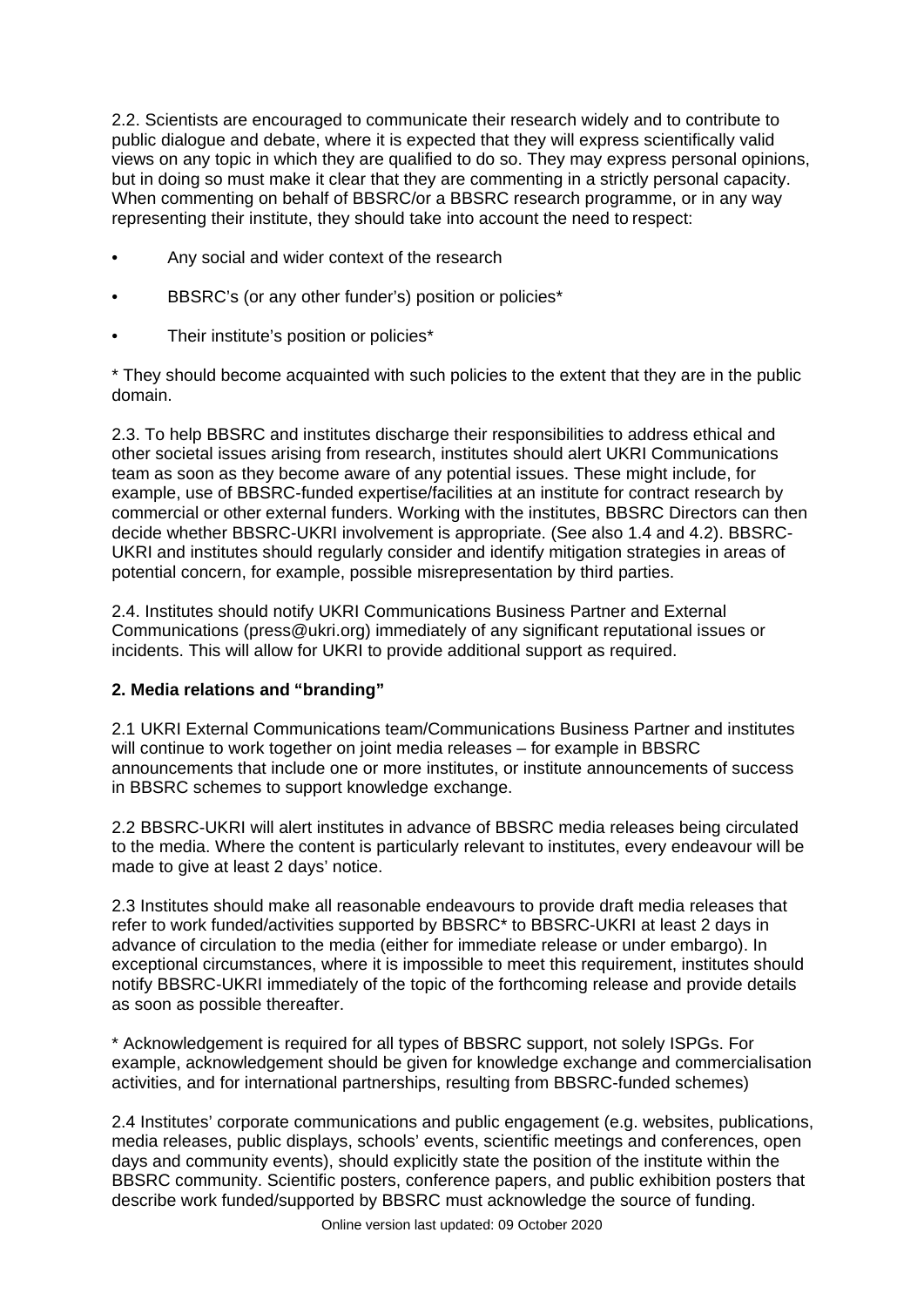i) For use in textual narrative